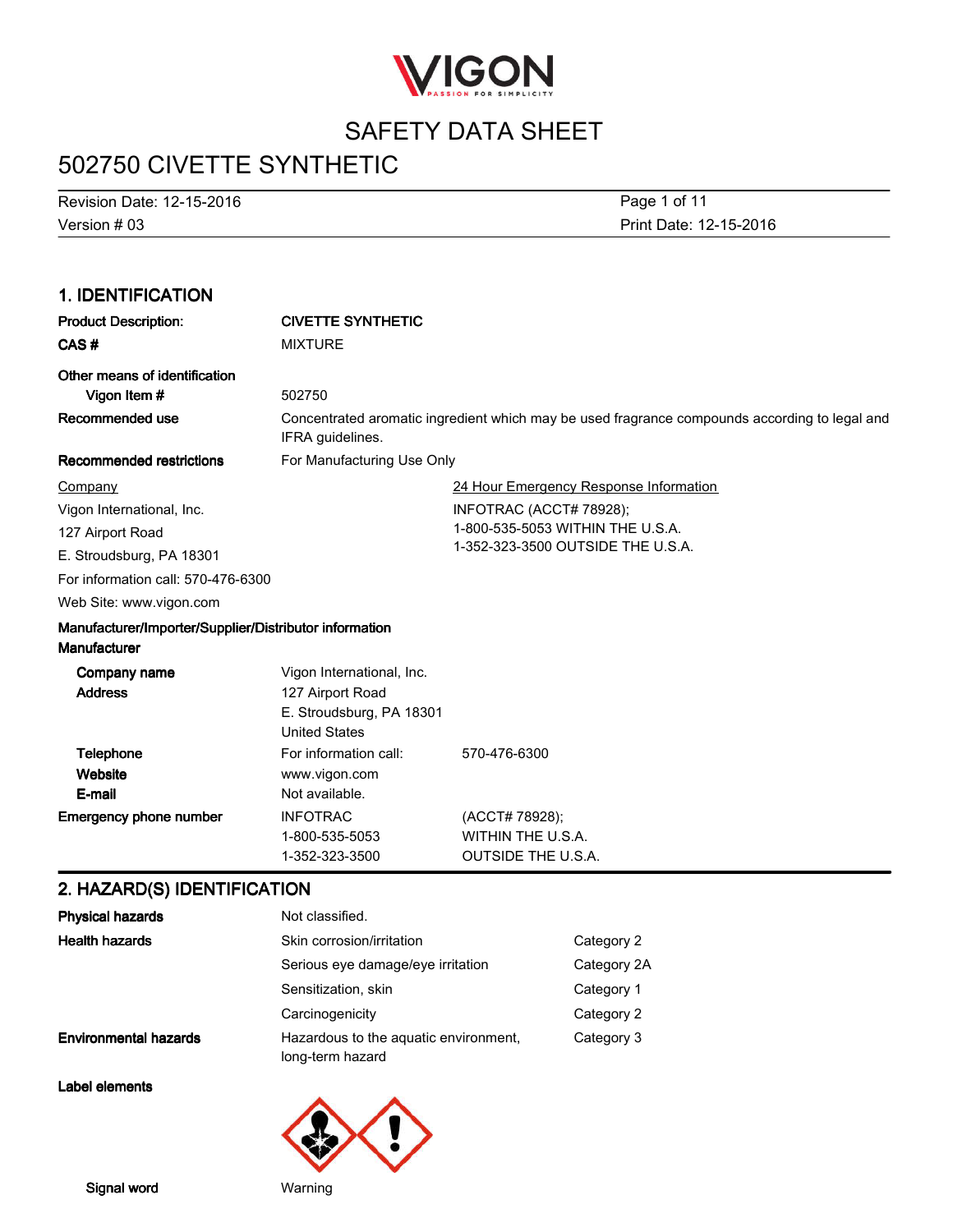

# 502750 CIVETTE SYNTHETIC

| Revision Date: 12-15-2016                    | Page 2 of 11                                                                                                                                                                                                                                                                                                                                                                                                                   |
|----------------------------------------------|--------------------------------------------------------------------------------------------------------------------------------------------------------------------------------------------------------------------------------------------------------------------------------------------------------------------------------------------------------------------------------------------------------------------------------|
| Version $#03$                                | Print Date: 12-15-2016                                                                                                                                                                                                                                                                                                                                                                                                         |
|                                              |                                                                                                                                                                                                                                                                                                                                                                                                                                |
| <b>Hazard statement</b>                      | Causes skin irritation. Causes skin and eye irritation. May cause an allergic skin reaction. Causes<br>serious eye irritation. Suspected of causing cancer. Harmful to aquatic life with long lasting<br>effects.                                                                                                                                                                                                              |
| <b>Precautionary statement</b>               |                                                                                                                                                                                                                                                                                                                                                                                                                                |
| Prevention                                   | Obtain special instructions before use. Do not handle until all safety precautions have been read<br>and understood. Avoid breathing mist or vapor. Wash thoroughly after handling. Contaminated<br>work clothing should not be allowed out of the workplace. Avoid release to the environment. Wear<br>protective gloves/protective clothing/eye protection/face protection.                                                  |
| Response                                     | IF ON SKIN: Wash with plenty of water. IF IN EYES: Rinse cautiously with water for several<br>minutes. Remove contact lenses, if present and easy to do. Continue rinsing. IF exposed or<br>concerned: Get medical advice/attention. If skin irritation or rash occurs: Get medical<br>advice/attention. If eye irritation persists: Get medical advice/attention. Take off contaminated<br>clothing and wash it before reuse. |
| Storage                                      | Store locked up.                                                                                                                                                                                                                                                                                                                                                                                                               |
| <b>Disposal</b>                              | Dispose of contents/container in accordance with local/regional/national/international regulations.                                                                                                                                                                                                                                                                                                                            |
| Hazard(s) not otherwise<br>classified (HNOC) | None known.                                                                                                                                                                                                                                                                                                                                                                                                                    |
| Supplemental information                     | 83% of the mixture consists of component(s) of unknown acute inhalation toxicity. 90% of the<br>mixture consists of component(s) of unknown acute dermal toxicity.                                                                                                                                                                                                                                                             |

### 3. COMPOSITION/INFORMATION ON INGREDIENTS

Mixtures

| <b>Chemical name</b>                          | Common name and synonyms                                                                                                                                                                         | <b>CAS number</b> | %          |
|-----------------------------------------------|--------------------------------------------------------------------------------------------------------------------------------------------------------------------------------------------------|-------------------|------------|
| <b>HYDROGENATED METHYL</b><br><b>ROSINATE</b> |                                                                                                                                                                                                  | 8050-15-5         | $70 - 80$  |
| UNDECYLENIC ACID                              | Undec-10-enoic acid<br>10- hendecenoic acid<br>omega- undecenoic acid                                                                                                                            | 112-38-9          | $7.5 - 10$ |
| 4-METHYLPHENYL<br>3-METHYLBUTANOATE           | p-cresyl 3-methylbutanoate<br>p-cresol isovalerate                                                                                                                                               | 55066-56-3        | $5 - 7.5$  |
| 16- oxacyclohexadecan-1-one                   | PENTADECALACTONE<br>Oxacyclohexadecan-2-one<br>Pentadecan-15-olide<br>OMEGA-PENTADECALACTONE                                                                                                     | 106-02-5          | $1 - 5.5$  |
| <b>ISOBORNYL CYCLOHEXANOL</b>                 | 3-[5,5,6-trimethylbicyclo[2.2.1]hept-2-yl]<br>cyclohexan-1-ol<br>4-(1,7,7-trimethyl-6-bicyclo[2.2.1]heptanyl)<br>cyclohexan-1-ol<br>Cyclohexanol, 4-(1,7,7-trimethylbicyclo 2.2.1<br>hept-2-yl)- | 3407-42-9         | $1 - 5.5$  |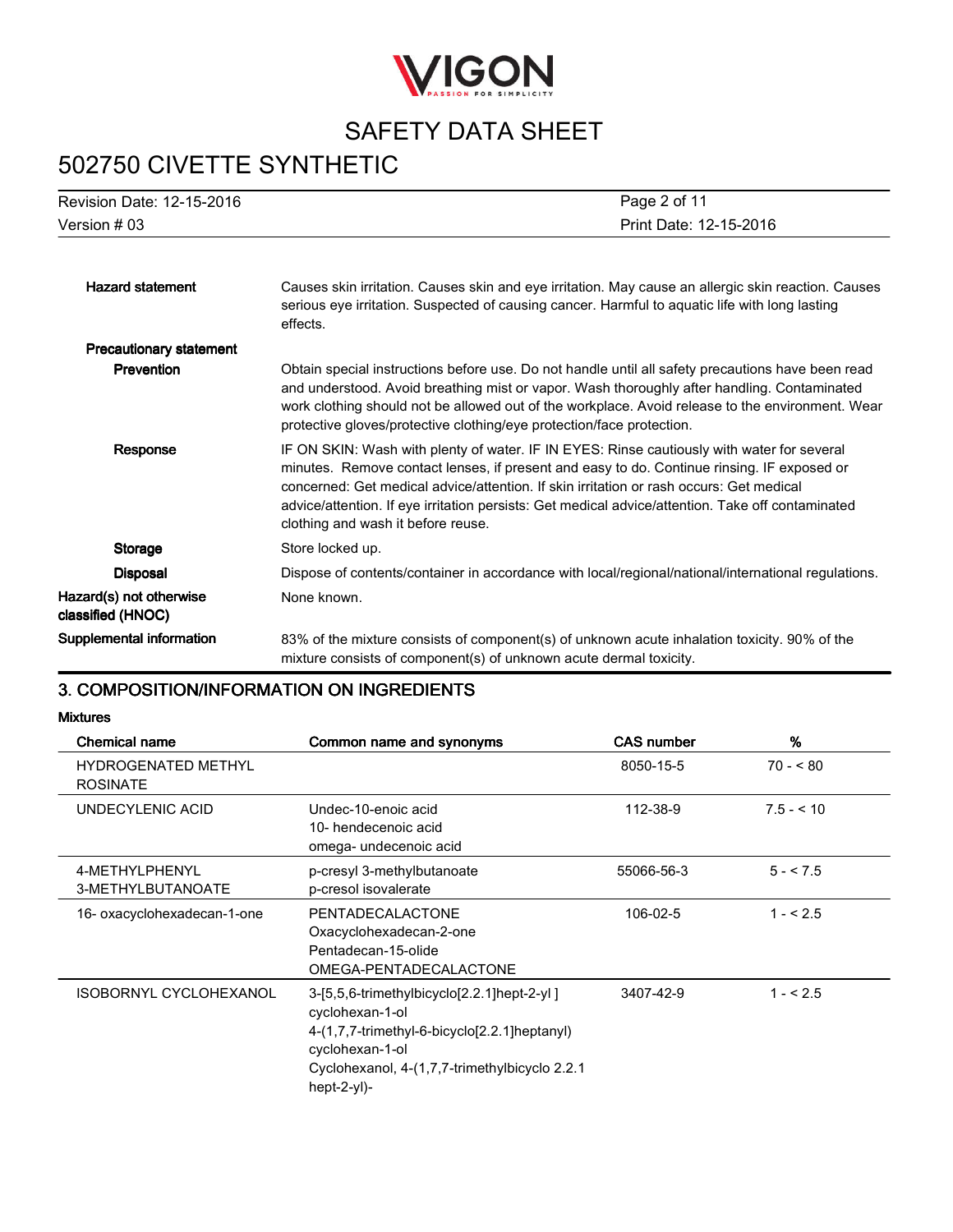

# 502750 CIVETTE SYNTHETIC

| Revision Date: 12-15-2016 | Page 3 of 11           |
|---------------------------|------------------------|
| Version # 03              | Print Date: 12-15-2016 |

| <b>Chemical name</b>                     | Common name and synonyms                                                                                                                                                                                               | <b>CAS number</b> | %            |
|------------------------------------------|------------------------------------------------------------------------------------------------------------------------------------------------------------------------------------------------------------------------|-------------------|--------------|
| <b>MUSK KETONE</b>                       | 1-(4-tert-butyl-2,6-dimethyl-3,5-dinitrophenyl)<br>ethanone<br>acetophenone, 4'-tert-butyl-2',6'-dimethyl-3',<br>5'-dinitro-<br>2.6-dimethyl-3.5-dinitro-4-tert-butyl<br>acetophenone<br>4-tert-butyl-3,5-dinitro-2,6- | $81 - 14 - 1$     | 0.5 < 1      |
|                                          | dimethylacetophenone                                                                                                                                                                                                   |                   |              |
| Other components below reportable levels |                                                                                                                                                                                                                        |                   | $5 - 5 = 10$ |

### **4. FIRST-AID MEASURES**

| <b>Inhalation</b>                                                            | If breathing is difficult, remove to fresh air and keep at rest in a position comfortable for breathing.<br>For breathing difficulties, oxygen may be necessary. Call a physician if symptoms develop or<br>persist.                                        |
|------------------------------------------------------------------------------|-------------------------------------------------------------------------------------------------------------------------------------------------------------------------------------------------------------------------------------------------------------|
| <b>Skin contact</b>                                                          | Take off immediately all contaminated clothing. Get medical attention if irritation develops and<br>persists. Wash skin thoroughly with soap and water for several minutes.                                                                                 |
| Eye contact                                                                  | Remove contact lenses, if present and easy to do. Get medical attention if irritation develops and<br>persists. Promptly wash eyes with plenty of water while lifting the eye lids.                                                                         |
| Ingestion                                                                    | Call a physician or poison control center immediately. If swallowed, rinse mouth with water (only if<br>the person is conscious). Do not induce vomiting. If vomiting occurs, the head should be kept low<br>so that stomach vomit doesn't enter the lungs. |
| Most important<br>symptoms/effects, acute and<br>delayed                     | Severe eye irritation. Symptoms may include stinging, tearing, redness, swelling, and blurred<br>vision. Skin irritation. May cause redness and pain. May cause an allergic skin reaction.<br>Dermatitis, Rash.                                             |
| Indication of immediate medical<br>attention and special treatment<br>needed | Not available.                                                                                                                                                                                                                                              |
| <b>General information</b>                                                   | Ensure that medical personnel are aware of the material(s) involved, and take precautions to<br>protect themselves. Show this safety data sheet to the doctor in attendance.                                                                                |

### 5. FIRE-FIGHTING MEASURES

| Suitable extinguishing media                                     | Water spray, fog, CO2, dry chemical, or alcohol resistant foam.                                                                                                                                                                                                                                                                                                                                 |
|------------------------------------------------------------------|-------------------------------------------------------------------------------------------------------------------------------------------------------------------------------------------------------------------------------------------------------------------------------------------------------------------------------------------------------------------------------------------------|
| Unsuitable extinguishing media                                   | Do not use a solid water stream as it may scatter and spread fire.                                                                                                                                                                                                                                                                                                                              |
| Specific hazards arising from<br>the chemical                    | Fire may produce irritating, corrosive and/or toxic gases.                                                                                                                                                                                                                                                                                                                                      |
| Special protective equipment<br>and precautions for firefighters | Firefighters must use standard protective equipment including flame retardant coat, helmet with<br>face shield, gloves, rubber boots, and in enclosed spaces, SCBA. Structural firefighters protective<br>clothing will only provide limited protection. Wear self-contained breathing apparatus with a full<br>facepiece operated in the positive pressure demand mode when fighting fires.    |
| Fire fighting<br>equipment/instructions                          | In case of fire and/or explosion do not breathe fumes. Use standard firefighting procedures and<br>consider the hazards of other involved materials. Move containers from fire area if you can do so<br>without risk. Water runoff can cause environmental damage. Ventilate closed spaces before<br>entering them. Keep run-off water out of sewers and water sources. Dike for water control. |
| Specific methods                                                 | Use water spray to cool unopened containers.                                                                                                                                                                                                                                                                                                                                                    |
| General fire hazards                                             | Static charges generated by emptying package in or near flammable vapor may cause flash fire.                                                                                                                                                                                                                                                                                                   |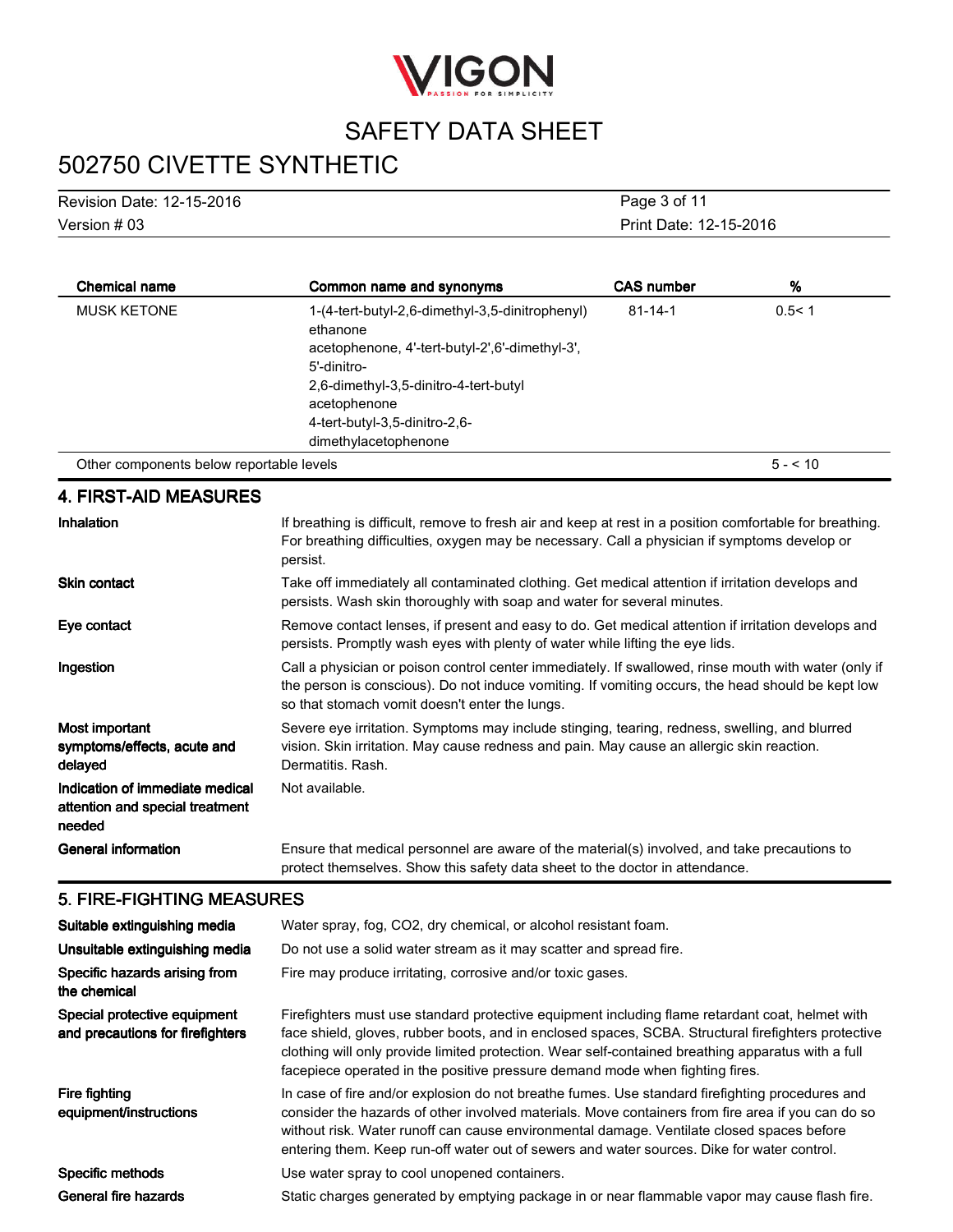

# 502750 CIVETTE SYNTHETIC

Version#03 Revision Date: 12-15-2016

Print Date: 12-15-2016 Page 4 of 11

### 6. ACCIDENTAL RELEASE MEASURES

| Personal precautions, protective<br>equipment and emergency<br>procedures | Keep unnecessary personnel away. Eliminate all sources of ignition. Avoid contact with skin or<br>inhalation of spillage, dust or vapor. Do not touch damaged containers or spilled material unless<br>wearing appropriate protective clothing. Ventilate closed spaces before entering them.                                   |
|---------------------------------------------------------------------------|---------------------------------------------------------------------------------------------------------------------------------------------------------------------------------------------------------------------------------------------------------------------------------------------------------------------------------|
| Methods and materials for<br>containment and cleaning up                  | Eliminate all ignition sources (no smoking, flares, sparks or flames in immediate area). Stop the<br>flow of material, if this is without risk. Dike the spilled material, where this is possible. Absorb with<br>inert absorbent such as dry clay, sand or diatomaceous earth, commercial sorbents, or recover<br>using pumps. |
|                                                                           | The product is immiscible with water and will spread on the water surface.                                                                                                                                                                                                                                                      |
|                                                                           | Large Spills: Stop the flow of material, if this is without risk. Dike the spilled material, where this is<br>possible. Cover with plastic sheet to prevent spreading. Prevent product from entering drains.<br>Absorb in vermiculite, dry sand or earth and place into containers.                                             |
|                                                                           | Small Spills: Wipe up with absorbent material (e.g. cloth, fleece). Clean surface thoroughly to<br>remove residual contamination.                                                                                                                                                                                               |
|                                                                           | Never return spills in original containers for re-use. This material and its container must be<br>disposed of as hazardous waste. Collect and dispose of spillage as indicated in section 13 of the<br>SDS.                                                                                                                     |
| <b>Environmental precautions</b>                                          | Prevent further leakage or spillage if safe to do so. Do not contaminate water. Avoid release to the<br>environment. Retain and dispose of contaminated wash water. Contact local authorities in case of<br>spillage to drain/aquatic environment.                                                                              |

### 7. HANDLING AND STORAGE

| Precautions for safe handling   | Do not handle or store near an open flame, heat or other sources of ignition. Take precautionary<br>measures against static discharges. All equipment used when handling the product must be<br>grounded. Avoid breathing vapor. Avoid contact with eyes, skin, and clothing. Avoid prolonged<br>exposure. Wash thoroughly after handling. |
|---------------------------------|--------------------------------------------------------------------------------------------------------------------------------------------------------------------------------------------------------------------------------------------------------------------------------------------------------------------------------------------|
| Conditions for safe storage,    | Keep container closed. Handle containers with care. Open slowly in order to control possible                                                                                                                                                                                                                                               |
| including any incompatibilities | pressure release. Store in a cool, well-ventilated area.                                                                                                                                                                                                                                                                                   |

### 8. EXPOSURE CONTROLS/PERSONAL PROTECTION

| This mixture has no ingredients that have PEL, TLV, or other recommended exposure limit.                     |  |
|--------------------------------------------------------------------------------------------------------------|--|
| No biological exposure limits noted for the ingredient(s).                                                   |  |
| Use explosion-proof ventilation equipment to stay below exposure limits.<br>Appropriate engineering controls |  |
| Individual protection measures, such as personal protective equipment<br>Avoid contact with eyes.            |  |
| Chemical resistant gloves.                                                                                   |  |
| Use of an impervious apron is recommended.                                                                   |  |
| Chemical respirator with organic vapor cartridge and full facepiece.                                         |  |
| Wear appropriate thermal protective clothing, when necessary.                                                |  |
|                                                                                                              |  |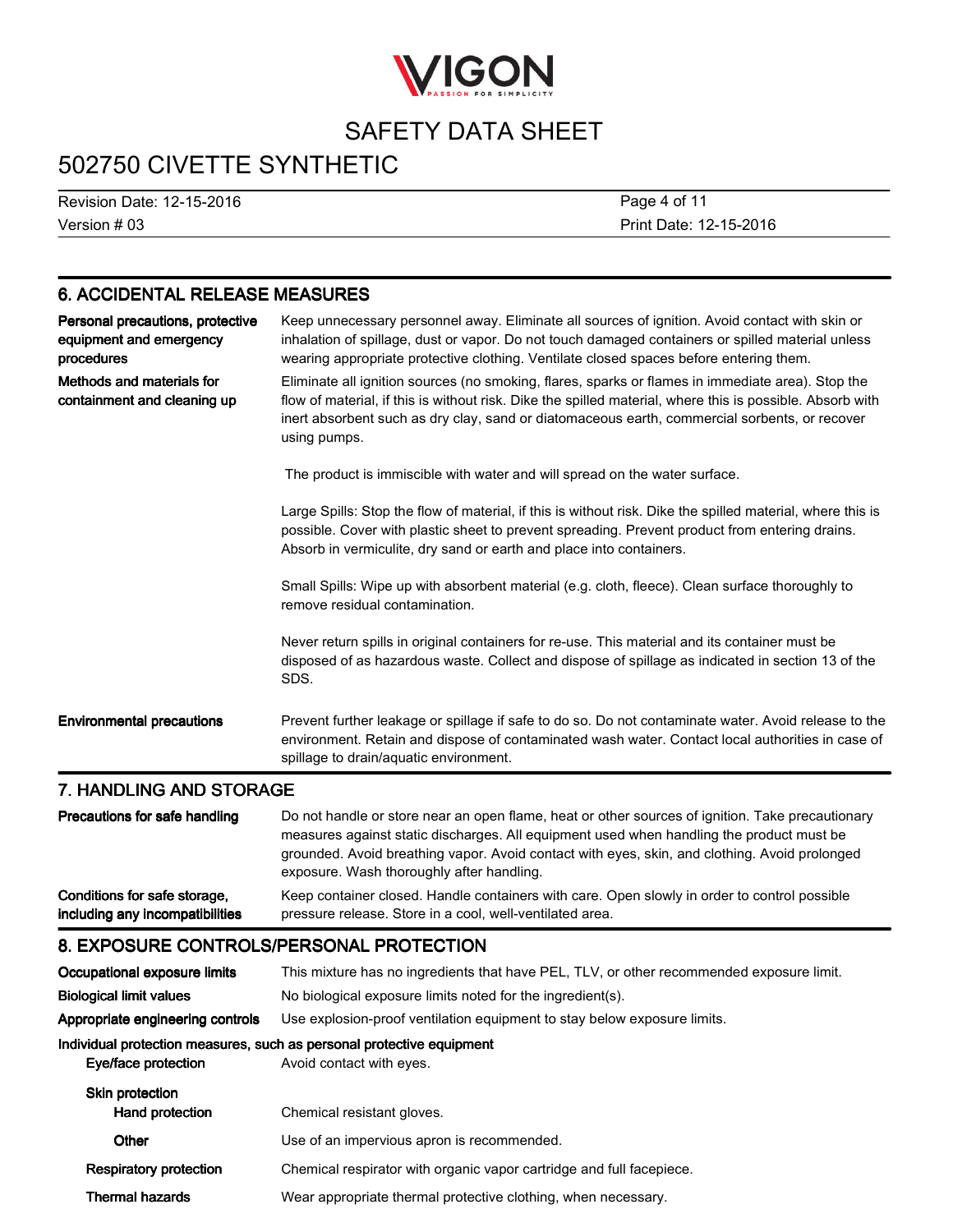

## 502750 CIVETTE SYNTHETIC

Version#03 Revision Date: 12-15-2016 Print Date: 12-15-2016 Page 5 of 11

### General hygiene considerations

Observe any medical surveillance requirements. Always observe good personal hygiene measures, such as washing after handling the material and before eating, drinking, and/or smoking. Routinely wash work clothing and protective equipment to remove contaminants. Contaminated work clothing should not be allowed out of the workplace.

### 9. PHYSICAL AND CHEMICAL PROPERTIES

| Appearance                                        | Refer to Spec Sheet               |
|---------------------------------------------------|-----------------------------------|
| <b>Physical state</b>                             | Liquid.                           |
| Form                                              | Liquid.                           |
| Color                                             | Refer to Spec Sheet               |
| Odor                                              | Characteristic.                   |
| <b>Odor threshold</b>                             | Not available.                    |
| рH                                                | Not available.                    |
| Melting point/freezing point                      | Not available.                    |
| Initial boiling point and boiling<br>range        | Not available.                    |
| Flash point                                       | > 200.0 °F (> 93.3 °C) Closed Cup |
| <b>Evaporation rate</b>                           | Not available.                    |
| Flammability (solid, gas)                         | Not applicable.                   |
| Upper/lower flammability or explosive limits      |                                   |
| <b>Flammability limit - lower</b><br>(%)          | Not available.                    |
| <b>Flammability limit - upper</b><br>(%)          | Not available.                    |
| Explosive limit - lower (%)                       | Not available.                    |
| Explosive limit - upper (%)                       | Not available.                    |
| Vapor pressure                                    | $<$ 0.1 mm Hg at 20 $^{\circ}$ C  |
| <b>Vapor density</b>                              | Not available.                    |
| <b>Relative density</b>                           | 1.01 at d 20/20                   |
| Solubility(ies)                                   |                                   |
| Solubility (water)                                | Insoluble                         |
| <b>Partition coefficient</b><br>(n-octanol/water) | Not available.                    |
| Auto-ignition temperature                         | Not available.                    |
| <b>Decomposition temperature</b>                  | Not available.                    |
| <b>Viscosity</b>                                  | Not available.                    |
| Other information                                 |                                   |
| <b>Explosive properties</b>                       | Not explosive.                    |
| <b>Flammability class</b>                         | Combustible IIIB estimated        |
| Molecular formula                                 | Not applicable                    |
| <b>Oxidizing properties</b>                       | Not oxidizing.                    |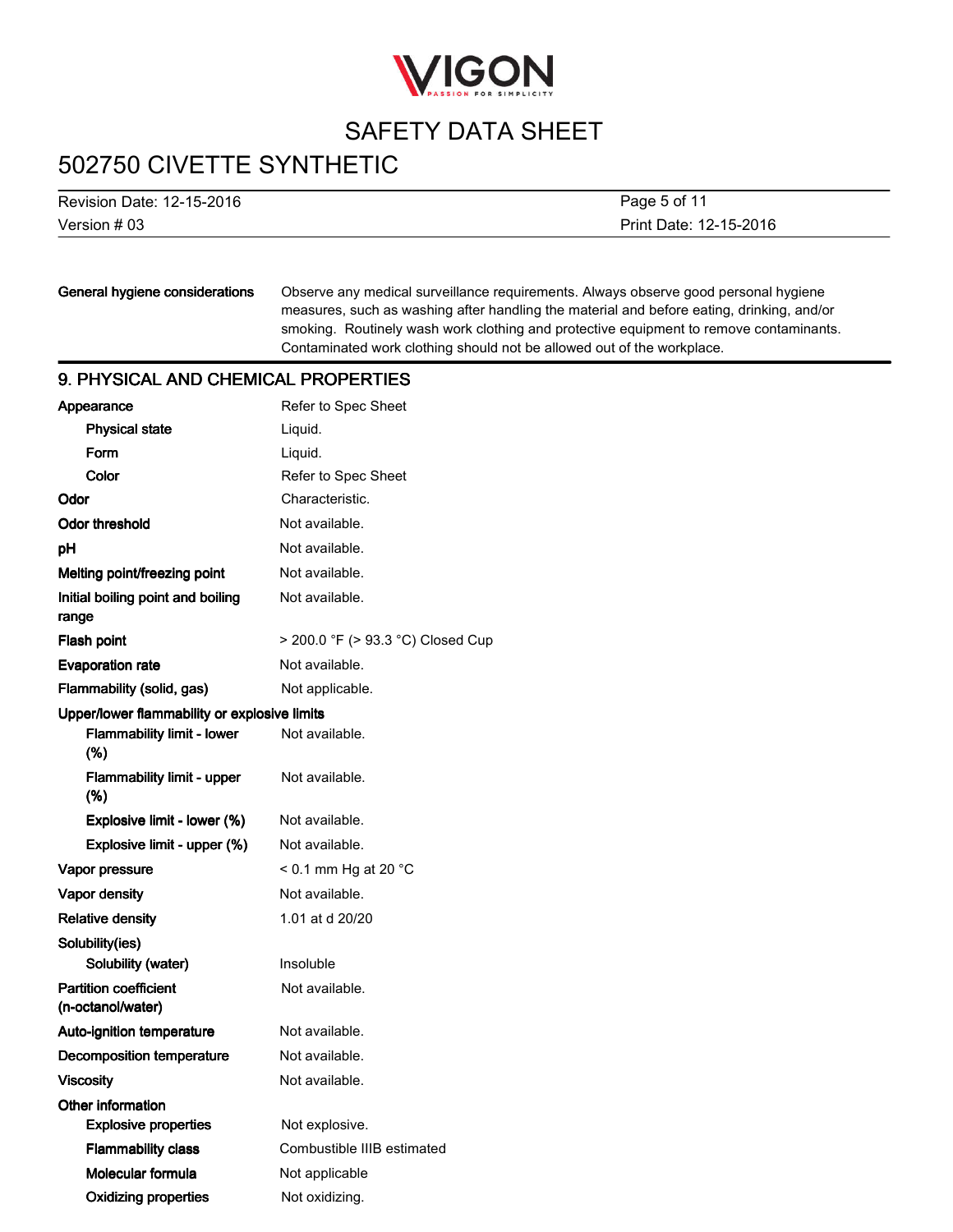

# 502750 CIVETTE SYNTHETIC

| <b>Revision Date: 12-15-2016</b>                      | Page 6 of 11                                                                                  |                                                                                               |  |  |
|-------------------------------------------------------|-----------------------------------------------------------------------------------------------|-----------------------------------------------------------------------------------------------|--|--|
| Version # 03                                          | Print Date: 12-15-2016                                                                        |                                                                                               |  |  |
|                                                       |                                                                                               |                                                                                               |  |  |
| Specific gravity                                      | 1.01 at 25 °C                                                                                 |                                                                                               |  |  |
| <b>VOC</b>                                            | $< 1 \%$                                                                                      |                                                                                               |  |  |
| <b>10. STABILITY AND REACTIVITY</b>                   |                                                                                               |                                                                                               |  |  |
|                                                       |                                                                                               |                                                                                               |  |  |
| <b>Reactivity</b>                                     | Material is stable under normal conditions.                                                   | The product is stable and non-reactive under normal conditions of use, storage and transport. |  |  |
| <b>Chemical stability</b><br>Possibility of hazardous |                                                                                               |                                                                                               |  |  |
| reactions                                             |                                                                                               | No dangerous reaction known under conditions of normal use.                                   |  |  |
| <b>Conditions to avoid</b>                            |                                                                                               | Avoid temperatures exceeding the flash point. Contact with incompatible materials.            |  |  |
| Incompatible materials                                | Strong oxidizing agents.                                                                      |                                                                                               |  |  |
| Hazardous decomposition                               |                                                                                               | No hazardous decomposition products if stored and handled as indicated.                       |  |  |
| products                                              |                                                                                               |                                                                                               |  |  |
| <b>11. TOXICOLOGICAL INFORMATION</b>                  |                                                                                               |                                                                                               |  |  |
| Information on likely routes of exposure              |                                                                                               |                                                                                               |  |  |
| Inhalation                                            |                                                                                               | No adverse effects due to inhalation are expected.                                            |  |  |
| <b>Skin contact</b>                                   |                                                                                               | Causes skin irritation. May cause an allergic skin reaction.                                  |  |  |
| Eye contact                                           | Causes serious eye irritation.                                                                |                                                                                               |  |  |
| Ingestion                                             | Expected to be a low ingestion hazard.                                                        |                                                                                               |  |  |
| Symptoms related to the                               | Severe eye irritation. Symptoms may include stinging, tearing, redness, swelling, and blurred |                                                                                               |  |  |
| physical, chemical and                                |                                                                                               | vision. Skin irritation. May cause redness and pain. May cause an allergic skin reaction.     |  |  |
| toxicological characteristics                         | Dermatitis. Rash.                                                                             |                                                                                               |  |  |
| Information on toxicological effects                  |                                                                                               |                                                                                               |  |  |
| <b>Acute toxicity</b>                                 | Not known.                                                                                    |                                                                                               |  |  |
| Components                                            | <b>Species</b>                                                                                | <b>Test Results</b>                                                                           |  |  |
| 16- oxacyclohexadecan-1-one (CAS 106-02-5)            |                                                                                               |                                                                                               |  |  |
| Acute                                                 |                                                                                               |                                                                                               |  |  |
| Dermal<br>LD50                                        |                                                                                               |                                                                                               |  |  |
|                                                       | Rabbit                                                                                        | > 5000 mg/kg                                                                                  |  |  |
| Oral<br>LD50                                          |                                                                                               |                                                                                               |  |  |
|                                                       | Rat                                                                                           | > 5000 mg/kg                                                                                  |  |  |
| HYDROGENATED METHYL ROSINATE (CAS 8050-15-5)          |                                                                                               |                                                                                               |  |  |
| Acute                                                 |                                                                                               |                                                                                               |  |  |
| Oral                                                  |                                                                                               |                                                                                               |  |  |
| LD50                                                  | Rat                                                                                           | > 2000 mg/kg                                                                                  |  |  |

ISOBORNYLCYCLOHEXANOL(CAS3407-42-9)

### Acute

| Dermal |        |
|--------|--------|
| LD50   | Rabbit |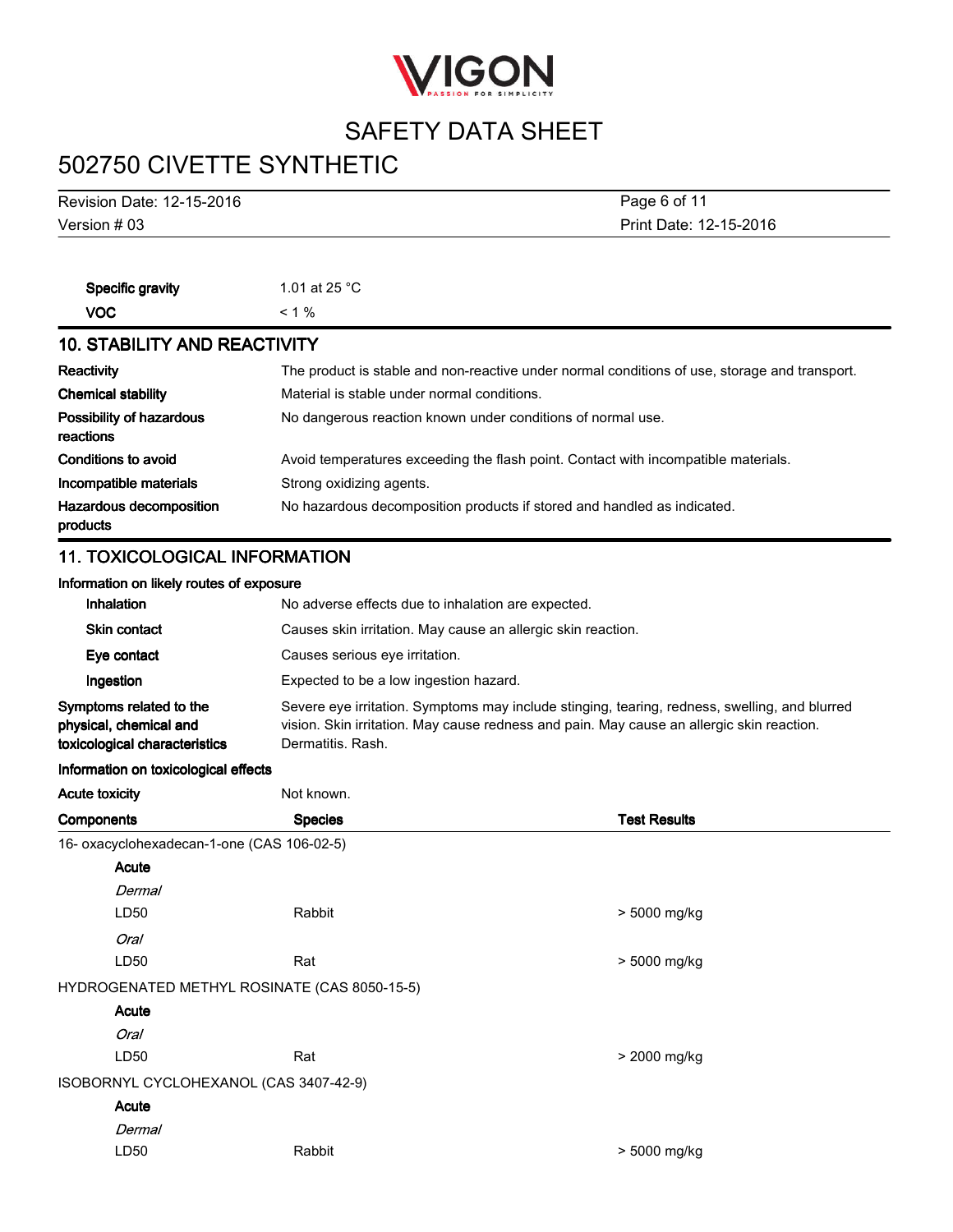

# 502750 CIVETTE SYNTHETIC

Version#03 Revision Date: 12-15-2016

Print Date: 12-15-2016 Page 7 of 11

| Components                                             | <b>Species</b>                                                                                                                                                    | <b>Test Results</b> |
|--------------------------------------------------------|-------------------------------------------------------------------------------------------------------------------------------------------------------------------|---------------------|
| Oral                                                   |                                                                                                                                                                   |                     |
| LD50                                                   | Rat                                                                                                                                                               | > 5000 mg/kg        |
| MUSK KETONE (CAS 81-14-1)                              |                                                                                                                                                                   |                     |
| Acute                                                  |                                                                                                                                                                   |                     |
| Dermal                                                 |                                                                                                                                                                   |                     |
| LD50                                                   | Rabbit                                                                                                                                                            | > 10 g/kg           |
| <b>Oral</b>                                            |                                                                                                                                                                   |                     |
| LD50                                                   | Rat                                                                                                                                                               | > 10 g/kg           |
| UNDECYLENIC ACID (CAS 112-38-9)                        |                                                                                                                                                                   |                     |
| Acute                                                  |                                                                                                                                                                   |                     |
| Oral                                                   |                                                                                                                                                                   |                     |
| LD50                                                   | Rat                                                                                                                                                               | 2500 mg/kg          |
|                                                        | * Estimates for product may be based on additional component data not shown.                                                                                      |                     |
| Skin corrosion/irritation                              | Causes skin irritation.                                                                                                                                           |                     |
| Serious eye damage/eye<br>irritation                   | Causes serious eye irritation.                                                                                                                                    |                     |
| Respiratory or skin sensitization                      |                                                                                                                                                                   |                     |
| <b>Respiratory sensitization</b>                       | Not a respiratory sensitizer.                                                                                                                                     |                     |
| <b>Skin sensitization</b>                              | May cause an allergic skin reaction.                                                                                                                              |                     |
| Germ cell mutagenicity                                 | No data available to indicate product or any components present at greater than 0.1% are<br>mutagenic or genotoxic.                                               |                     |
| Carcinogenicity                                        | Suspected of causing cancer.                                                                                                                                      |                     |
| IARC Monographs. Overall Evaluation of Carcinogenicity |                                                                                                                                                                   |                     |
| Not listed.                                            |                                                                                                                                                                   |                     |
|                                                        | OSHA Specifically Regulated Substances (29 CFR 1910.1001-1050)                                                                                                    |                     |
| Not regulated.                                         |                                                                                                                                                                   |                     |
| Not listed.                                            | US. National Toxicology Program (NTP) Report on Carcinogens                                                                                                       |                     |
|                                                        | US. OSHA Specifically Regulated Substances (29 CFR 1910.1001-1050)                                                                                                |                     |
| Not available.                                         |                                                                                                                                                                   |                     |
| Reproductive toxicity                                  | This product is not expected to cause reproductive or developmental effects.                                                                                      |                     |
| Specific target organ toxicity -<br>single exposure    | Not classified.                                                                                                                                                   |                     |
| Specific target organ toxicity -<br>repeated exposure  | Not classified.                                                                                                                                                   |                     |
| <b>Aspiration hazard</b>                               | Not an aspiration hazard.                                                                                                                                         |                     |
| <b>Further information</b>                             | This mixture has not been subjected to full toxicological testing. According to available data on the<br>constituents the health classification criteria are met. |                     |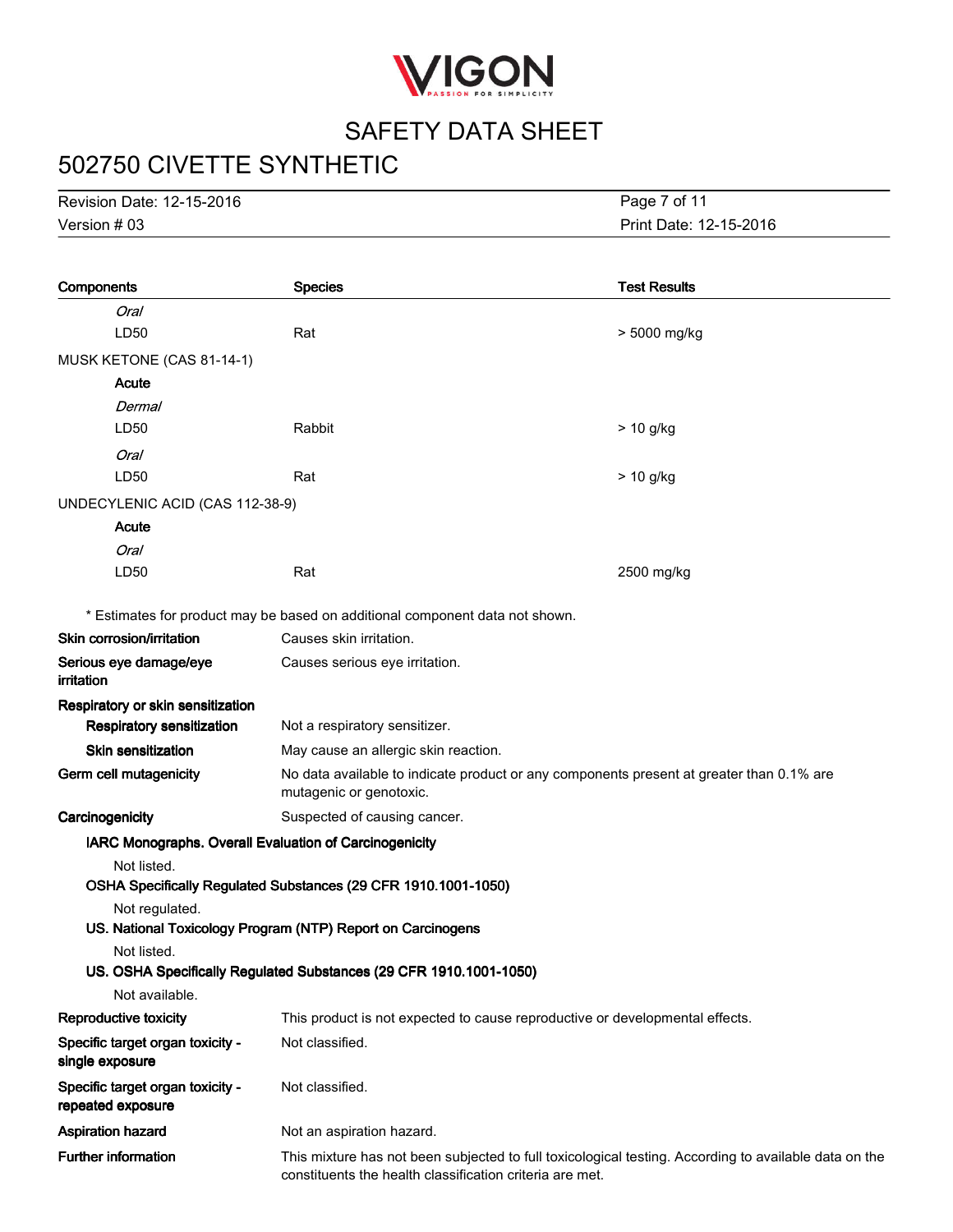

# 502750 CIVETTE SYNTHETIC

Revision Date: 12-15-2016

Version#03

Print Date: 12-15-2016 Page 8 of 11

| <b>12. ECOLOGICAL INFORMATION</b>            |                    |                                                                                                                                                                                                                                           |                                |  |
|----------------------------------------------|--------------------|-------------------------------------------------------------------------------------------------------------------------------------------------------------------------------------------------------------------------------------------|--------------------------------|--|
| Ecotoxicity                                  |                    | Harmful to aquatic life with long lasting effects. This mixture has not been subjected to<br>ecotoxicological testing as an entity. According to available data on the constituents the<br>environmental classification criteria are met. |                                |  |
| <b>Components</b>                            |                    | <b>Species</b>                                                                                                                                                                                                                            | <b>Test Results</b>            |  |
| 16- oxacyclohexadecan-1-one (CAS 106-02-5)   |                    |                                                                                                                                                                                                                                           |                                |  |
| Aquatic                                      |                    |                                                                                                                                                                                                                                           |                                |  |
| Crustacea                                    | EC50               | Daphnia magna                                                                                                                                                                                                                             | > 1.27 mg/l, 48 hours          |  |
| Fish                                         | <b>LC50</b>        | Fish                                                                                                                                                                                                                                      | > 0.11 mg/l, 96 hours          |  |
| HYDROGENATED METHYL ROSINATE (CAS 8050-15-5) |                    |                                                                                                                                                                                                                                           |                                |  |
| Acute                                        |                    |                                                                                                                                                                                                                                           |                                |  |
| Other                                        | <b>EL50</b>        | Selenastrum capricornutum (new name > 1000 mg/l, 72 hours OECD 201<br>Pseudokirchnerella subca                                                                                                                                            |                                |  |
| Aquatic                                      |                    |                                                                                                                                                                                                                                           |                                |  |
| Acute                                        |                    |                                                                                                                                                                                                                                           |                                |  |
| Crustacea                                    | EL50               | Daphnia magna                                                                                                                                                                                                                             | > 100 mg/l, 48 hours OECD 202  |  |
| Fish                                         | <b>LL50</b>        | Pimephales promelas                                                                                                                                                                                                                       | > 1000 mg/l, 96 hours OECD 203 |  |
| MUSK KETONE (CAS 81-14-1)                    |                    |                                                                                                                                                                                                                                           |                                |  |
| Acute                                        |                    |                                                                                                                                                                                                                                           |                                |  |
| Algae                                        | <b>EC50</b>        | Green algea (Pseudokirchneriella<br>subcapitata)                                                                                                                                                                                          | 0.24 mg/l, 72 hours            |  |
|                                              | <b>NOEC</b>        | Green algea (Pseudokirchneriella<br>subcapitata)                                                                                                                                                                                          | 0.088 mg/l, 72 hours           |  |
| <b>Aquatic</b>                               |                    |                                                                                                                                                                                                                                           |                                |  |
| Acute                                        |                    |                                                                                                                                                                                                                                           |                                |  |
| Crustacea                                    | EC50               | Daphnia magna                                                                                                                                                                                                                             | $> 0.46$ mg/l, 48 hours        |  |
|                                              |                    | * Estimates for product may be based on additional component data not shown.                                                                                                                                                              |                                |  |
| Persistence and degradability                |                    | No data is available on the degradability of this product.                                                                                                                                                                                |                                |  |
| <b>Bioaccumulative potential</b>             | No data available. |                                                                                                                                                                                                                                           |                                |  |
| Mobility in soil                             | No data available. |                                                                                                                                                                                                                                           |                                |  |
| Other adverse effects                        |                    | No other adverse environmental effects (e.g. ozone depletion, photochemical ozone creation                                                                                                                                                |                                |  |

### 13. DISPOSAL CONSIDERATIONS

| Disposal instructions      | Do not discharge into drains, water courses or onto the ground. Do not allow this material to drain<br>into sewers/water supplies. Do not contaminate ponds, waterways or ditches with chemical or<br>used container. Dispose of contents/container in accordance with<br>local/regional/national/international regulations. |
|----------------------------|------------------------------------------------------------------------------------------------------------------------------------------------------------------------------------------------------------------------------------------------------------------------------------------------------------------------------|
| Local disposal regulations | Dispose in accordance with all applicable regulations.                                                                                                                                                                                                                                                                       |
| Hazardous waste code       | Not established.                                                                                                                                                                                                                                                                                                             |

potential, endocrine disruption, global warming potential) are expected from this component.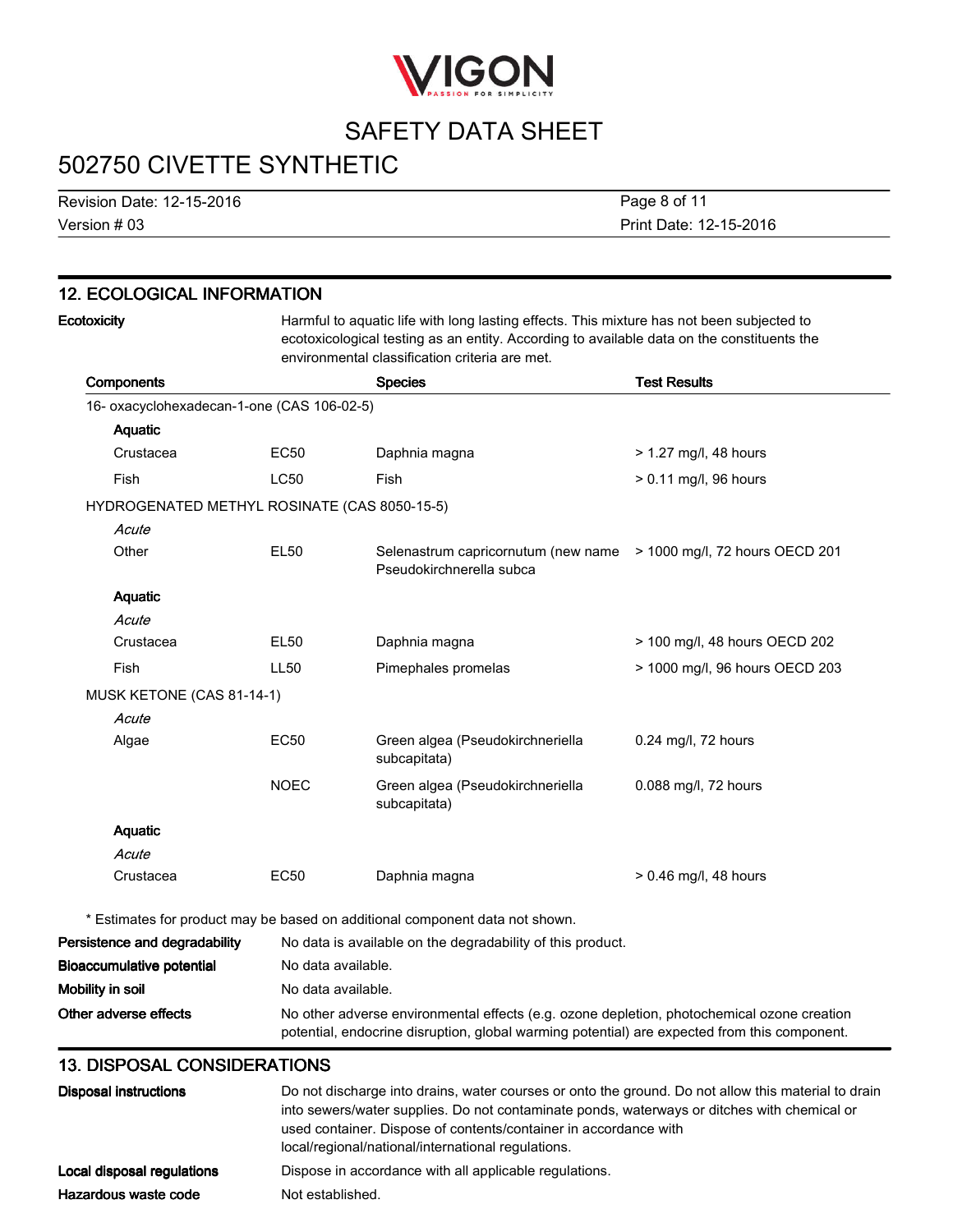

# 502750 CIVETTE SYNTHETIC

### Revision Date: 12-15-2016

Version#03

Print Date: 12-15-2016 Page 9 of 11

Waste from residues / unused products

Empty containers or liners may retain some product residues. This material and its container must be disposed of in a safe manner (see: Disposal instructions).

Contaminated packaging

Since emptied containers may retain product residue, follow label warnings even after container is emptied. Empty containers should be taken to an approved waste handling site for recycling or disposal.

### 14.TRANSPORTINFORMATION

#### ADN

Not regulated as dangerous goods.

### ADR

Not regulated as dangerous goods.

### RID

Not regulated as dangerous goods.

#### **DOT**

### BULK

Not regulated as dangerous goods.

#### **DOT**

### NON-BULK

Not regulated as dangerous goods.

### IATA

Not regulated as dangerous goods.

### IMDG

Not regulated as dangerous goods.

### **15. REGULATORY INFORMATION**

US federal regulations

This product is a "Hazardous Chemical" as defined by the OSHA Hazard Communication Standard, 29 CFR 1910.1200.

### CERCLA Hazardous Substance List (40 CFR 302.4)

Not listed.

### SARA 304 Emergency release notification

Not regulated.

#### US. OSHA Specifically Regulated Substances (29 CFR 1910.1001-1050)

Not available.

#### OSHA Specifically Regulated Substances (29 CFR 1910.1001-1050)

Not regulated.

#### TSCA Section 12(b) Export Notification (40 CFR 707, Subpt. D)

Not regulated.

Hazard categories

### Superfund Amendments and Reauthorization Act of 1986 (SARA)

Immediate Hazard - Yes Delayed Hazard - Yes Fire Hazard - No Pressure Hazard - No Reactivity Hazard - No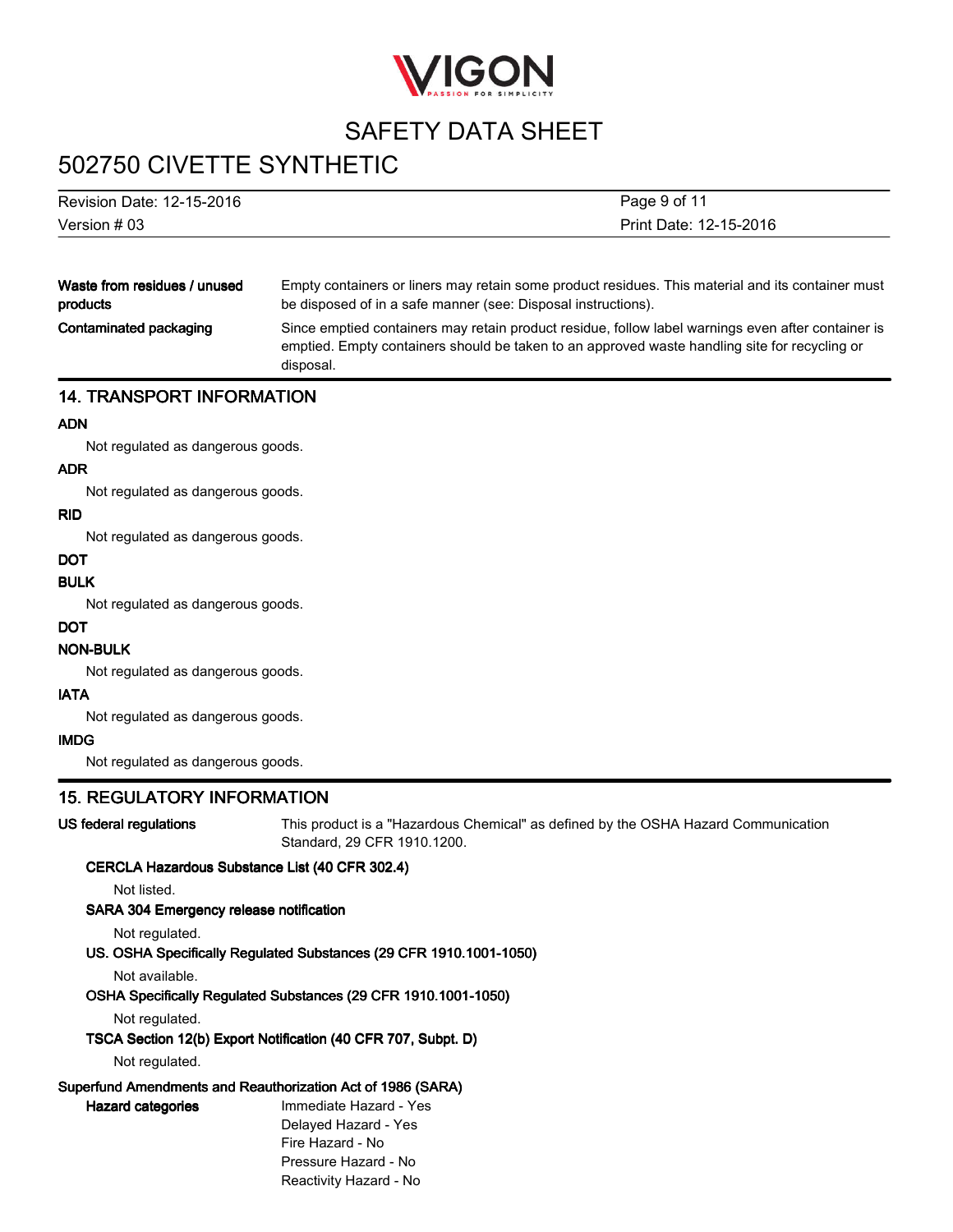

# 502750 CIVETTE SYNTHETIC

Version#03 Revision Date: 12-15-2016

Print Date: 12-15-2016 Page 10 of 11

| SARA 302 Extremely hazardous substance<br>Not listed. |                                                                                                                                        |                        |
|-------------------------------------------------------|----------------------------------------------------------------------------------------------------------------------------------------|------------------------|
| SARA 311/312 Hazardous<br>chemical                    | <b>No</b>                                                                                                                              |                        |
| SARA 313 (TRI reporting)<br>Not regulated.            |                                                                                                                                        |                        |
| Other federal regulations                             |                                                                                                                                        |                        |
|                                                       | Clean Air Act (CAA) Section 112 Hazardous Air Pollutants (HAPs) List                                                                   |                        |
| Not regulated.                                        |                                                                                                                                        |                        |
|                                                       | Clean Air Act (CAA) Section 112(r) Accidental Release Prevention (40 CFR 68.130)                                                       |                        |
| Not regulated.                                        |                                                                                                                                        |                        |
| Safe Drinking Water Act<br>(SDWA)                     | Not regulated.                                                                                                                         |                        |
| <b>International Inventories</b>                      |                                                                                                                                        |                        |
| Country(s) or region                                  | Inventory name                                                                                                                         | On inventory (yes/no)* |
| Australia                                             | Australian Inventory of Chemical Substances (AICS)                                                                                     | Yes                    |
| Canada                                                | Domestic Substances List (DSL)                                                                                                         | Yes                    |
| Canada                                                | Non-Domestic Substances List (NDSL)                                                                                                    | <b>No</b>              |
| China                                                 | Inventory of Existing Chemical Substances in China (IECSC)                                                                             | Yes                    |
| Europe                                                | European Inventory of Existing Commercial Chemical<br>Substances (EINECS)                                                              | Yes                    |
| Europe                                                | European List of Notified Chemical Substances (ELINCS)                                                                                 | No                     |
| Japan                                                 | Inventory of Existing and New Chemical Substances (ENCS)                                                                               | Yes                    |
| Korea                                                 | Existing Chemicals List (ECL)                                                                                                          | No                     |
| New Zealand                                           | New Zealand Inventory                                                                                                                  | Yes                    |
| Philippines                                           | Philippine Inventory of Chemicals and Chemical Substances<br>(PICCS)                                                                   | Yes                    |
| United States & Puerto Rico                           | Toxic Substances Control Act (TSCA) Inventory                                                                                          | Yes                    |
|                                                       | *A "Vec" indicates that all components of this product comply with the inventory requirements administered by the governing country(s) |                        |

\*A "Yes" indicates that all components of this product comply with the inventory requirements administered by the governing country(s) A "No" indicates that one or more components of the product are not listed or exempt from listing on the inventory administered by the governing country(s).

### 16. OTHER INFORMATION, INCLUDING DATE OF PREPARATION OR LAST REVISION

| <b>Issue date</b>         | 11-24-2015         |
|---------------------------|--------------------|
| <b>Revision date</b>      | 12-15-2016         |
| Version #                 | 03                 |
| HMIS <sup>®</sup> ratings | Health: $2^*$      |
|                           | Flammability: 1    |
|                           | Physical hazard: 1 |